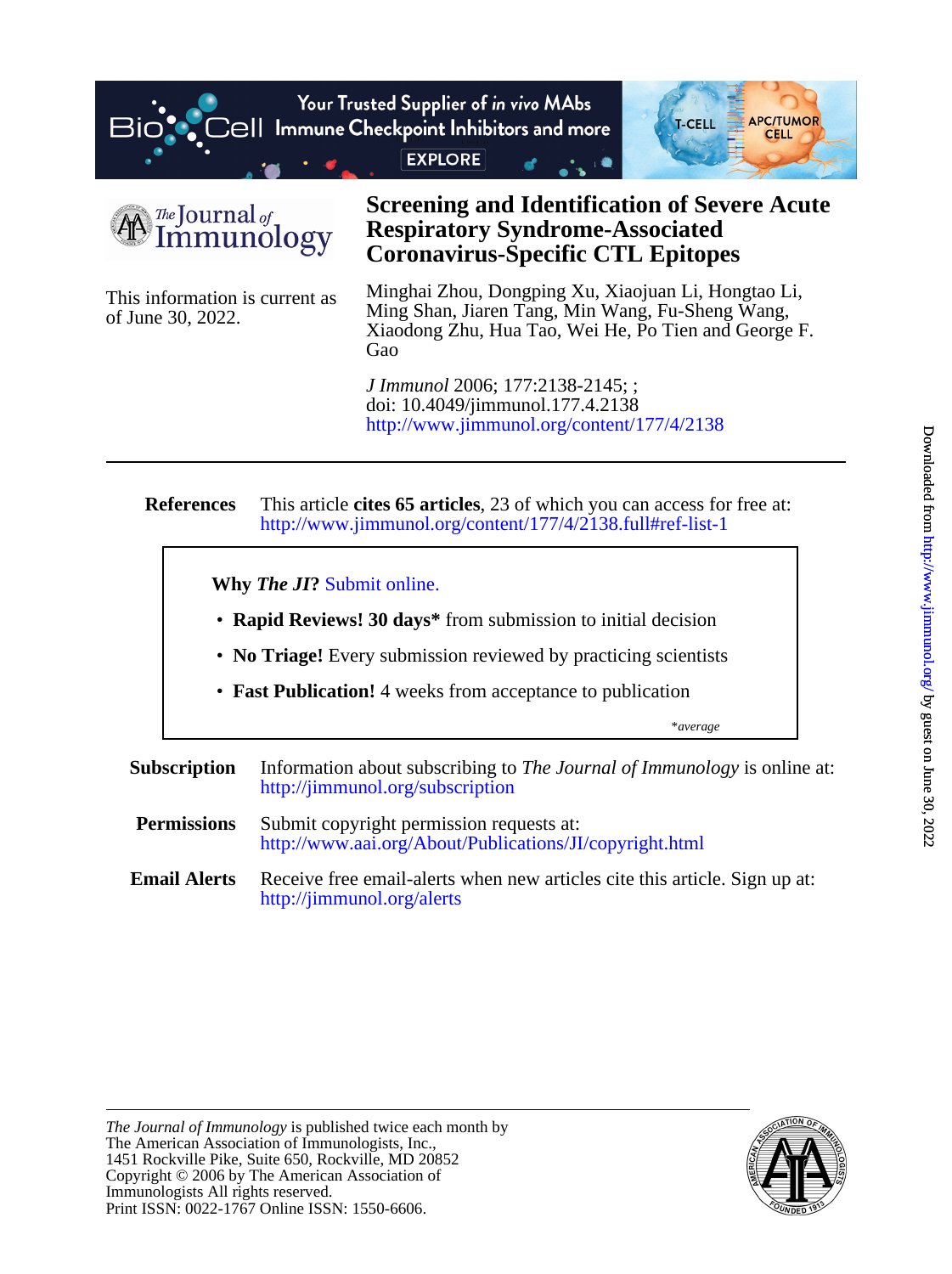# **Screening and Identification of Severe Acute Respiratory Syndrome-Associated Coronavirus-Specific CTL Epitopes1**

**Minghai Zhou,\*¶ Dongping Xu,† Xiaojuan Li,\* Hongtao Li,\*¶ Ming Shan,\* Jiaren Tang,‡ Min Wang,† Fu-Sheng Wang,† Xiaodong Zhu,\*¶ Hua Tao,\* Wei He,‡ Po Tien,<sup>2</sup> \* and George F. Gao<sup>2</sup> \*§**

**Severe acute respiratory syndrome (SARS) is a highly contagious and life-threatening disease that emerged in China in November 2002. A novel SARS-associated coronavirus was identified as its principal etiologic agent; however, the immunopathogenesis of SARS and the role of special CTLs in virus clearance are still largely uncharacterized. In this study, potential HLA-A\*0201 restricted spike (S) and nucleocapsid protein-derived peptides were selected from an online database and screened for potential CTL epitopes by in vitro refolding and T2 cell-stabilization assays. The antigenicity of nine peptides which could refold with HLA-A\*0201 molecules was assessed with an IFN- ELISPOT assay to determine the capacity to stimulate CTLs from PBMCs of HLA-A2**- **SARS-recovered donors. A novel HLA-A\*0201-restricted decameric epitope P15 (S411– 420, KLPDDFMGCV) derived from the S protein was identified and found to localize within the angiotensin-converting enzyme 2 receptor-binding region of the S1 domain. P15 could significantly enhance the expression of HLA-A\*0201 molecules on the T2 cell surface, stimulate IFN--producing CTLs from the PBMCs of former SARS patients, and induce specific CTLs from P15-immunized HLA-A2.1 transgenic mice in vivo. Furthermore, significant P15-specific CTLs were induced from HLA-A2.1-transgenic mice immunized by a DNA vaccine encoding the S protein; suggesting that P15 was a naturally processed epitope. Thus, P15 may be a novel SARSassociated coronavirus-specific CTL epitope and a potential target for characterization of virus control mechanisms and evaluation of candidate SARS vaccines.** *The Journal of Immunology,* **2006, 177: 2138 –2145.**

 $\sum$  n unusual atypical pneumonia or severe acute respiratory<br>syndrome  $(SARS)^3$  emerged in China in November<br>2002 and spread to 30 countries in early 2003 (1–5).<br>This disease is characterized by progressive respiratory fail syndrome  $(SARS)^3$  emerged in China in November 2002 and spread to 30 countries in early 2003 (1–5). This disease is characterized by progressive respiratory failure and death in  $\sim$  10% of cases and has garnered significant attention from many public health, social, economic, and political institutions worldwide due to its feared pandemic potential. Through the efforts of an international consortium of laboratories, the causative agent of SARS was identified as a new type of coronavirus, SARS-

Received for publication August 19, 2005. Accepted for publication May 24, 2006.

The costs of publication of this article were defrayed in part by the payment of page charges. This article must therefore be hereby marked *advertisement* in accordance with 18 U.S.C. Section 1734 solely to indicate this fact.

<sup>1</sup> This work was supported by grants from the National Frontier Research Program (Project 973) of the Ministry of Science and Technology of the People's Republic of China (Grant No. 2001CB510001), and from the Chinese Academy of Science Knowledge Innovation Project (Grant No. KSCX2-SW-227). G.F.G. is a distinguished young investigator of the National Natural Science Foundation of China  $(30525010)$ .

associated coronavirus (SARS-CoV) (6–10). However, the emergence of SARS-CoV is not well-understood and its apparent presence in animal reservoirs provides a continued threat of reemergence, possibly in forms with increased infectivity (11, 12).

The immunopathogenesis of SARS is still poorly characterized. It has been reported that some patients experience deterioration during the second week of illness despite a decreasing viral load and it has been suggested that there may be an immunopathologic component contributing to lung damage (13–15).

Lymphocytopenia is common among SARS patients, with a notable drop in  $CD4^+$  and  $CD8^+$  T cell counts occurring early in the course of the disease and contributing to disease pathology (3, 10, 13, 16–18). Specific HLA class I alleles have been reported to correlate with SARS susceptibility (19, 20). Recent studies have demonstrated that high-avidity CTLs are essential for the effective clearance of viral infections. Therefore, as with many other viral infections, T cell immunity is likely to be a critical factor for protection from SARS-CoV infection as well. However, due to the lack of identified SARS-CoV-specific CTL epitopes, the role of CTLs in immunopathogenesis and their function in viral clearance remain unclear. In addition, with the recent development of several vaccines against SARS-CoV, there is currently a need for a reliable markers to indicate effective SARS-CoV T cell responses (21–23). Hence, the identification of specific CTL epitopes should be of great use for both understanding viral control mechanisms and SARS vaccine evaluation.

The antigenicity of SARS-CoV seems to be largely dependent upon two viral proteins that comprise the nucleocapsid and the envelope spike. The nucleocapsid (N) protein has been demonstrated to be highly immunogenic and seems to be an important component of the humoral response to SARS-CoV (24, 25). The envelope spike (S) protein is a large type-I transmembrane glycoprotein which is not only responsible for receptor binding and

<sup>\*</sup>Center for Molecular Immunology and Center for Molecular Virology, Institute of Microbiology, Chinese Academy of Sciences (CAS), Beijing, The People's Republic of China; † Beijing Institute of Infectious Diseases, Beijing 302 Hospital, Beijing, People's Republic of China; <sup>‡</sup>Department of Immunology, Institute of Basic Medical Sciences, Chinese Academy of Medical Sciences and School of Basic Medicine, Peking Union Medical College, Beijing, People's Republic of China; <sup>§</sup>Nuffield Department of Clinical Medicine, John Radcliffe Hospital, Oxford University, Oxford, United Kingdom; and <sup>¶</sup>Graduate School, CAS, Beijing, People's Republic of China

<sup>2</sup> Address correspondence and reprint requests to Dr. George F. Gao, Center for Molecular Immunology and Center for Molecular Virology, Institute of Microbiology, Chinese Academy of Sciences, Beijing 100080, People's Republic of China; E-mail address: gaof@im.ac.cn or Dr. Po Tien, Center for Molecular Immunology and Center for Molecular Virology, Institute of Microbiology, Chinese Academy of Sciences, Beijing 100080, People's Republic of China; E-mail address: tienpo@im.ac.cn

<sup>&</sup>lt;sup>3</sup> Abbreviations used in this paper: SARS, severe acute respiratory syndrome; SARS-CoV, SARS-associated coronavirus; S, spike; N, nucleocapsid; HBcAg, hepatitis virus B core Ag;  $\beta_2$ m,  $\beta_2$ -microglobulin; SFC, spot-forming cell; Tg, transgenic; FI, fluorescence index.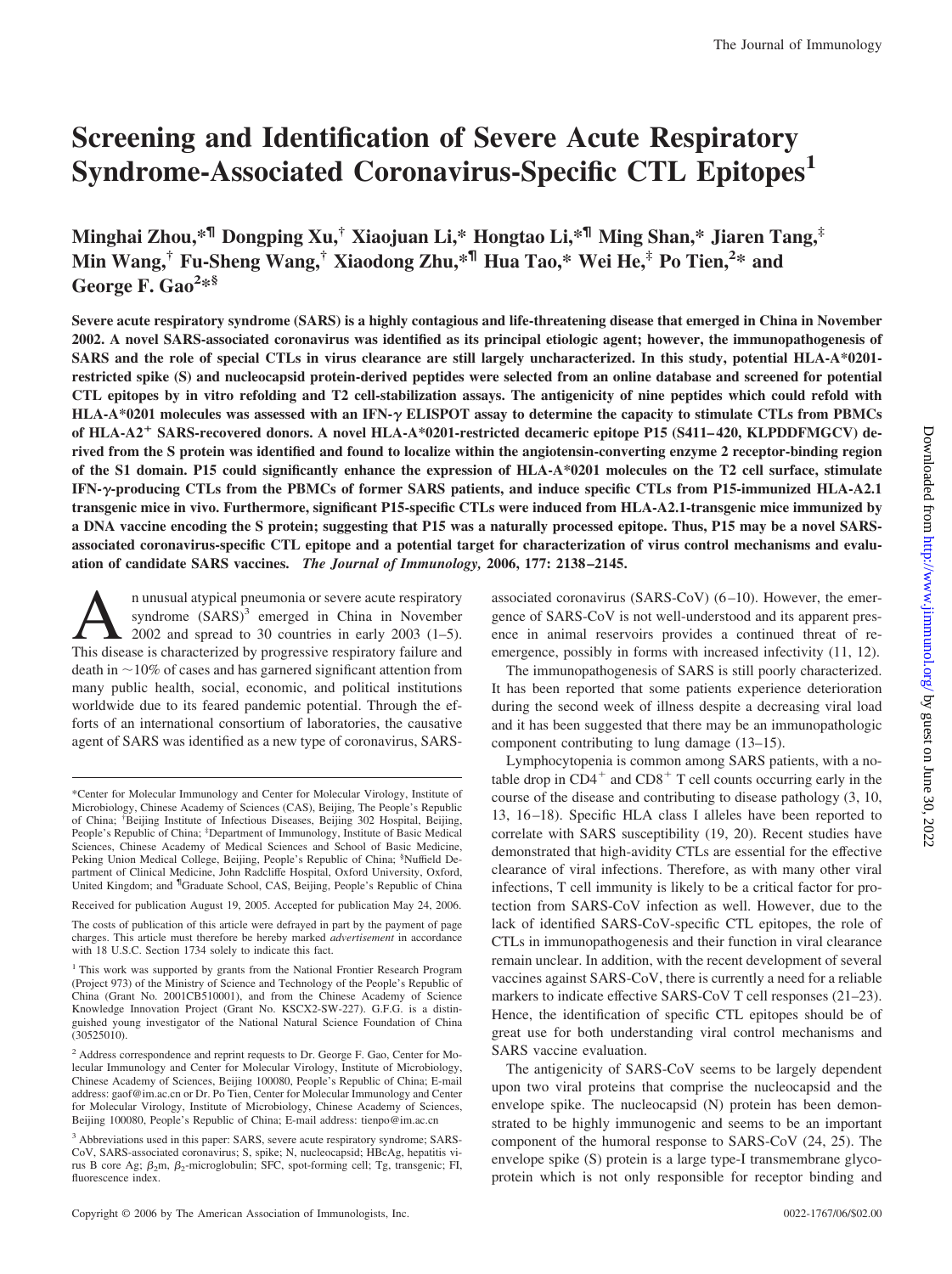membrane fusion, but also serves as a potent immunogen that induces neutralizing Abs (24, 26). This protein contains two functional domains, S1 and S2, which are located in the N- and Cterminal regions, respectively. It has been previously demonstrated that the angiotensin-converting enzyme 2 on the cell surface functions as a receptor for the SARS-CoV S protein (27, 28). A 193-aa small fragment within the S1 domain (S318–510) was identified as a minimal receptor domain and contained multiple conformationdependent epitopes that induce highly potent neutralizing Abs (29, 30). Recently, three S protein-derived CTL epitopes SSp-1 (S1167), S987, and S1203 were identified by two groups (31, 32). These epitopes, however, were all screened from nonamer libraries. Because CTL epitopes are also known to occur as decamers (33–37), the possible existence of decameric epitopes in SARS-CoV remains to be explored. In addition, all three identified epitopes were localized in the S2 domain. Whether the receptorbinding S1 domain and immunodominant N protein contain CTL epitopes is currently unknown.

Here, we studied a panel of SARS-CoV S and N protein-derived peptides to identify those with binding motifs for the HLA-A\*0201 molecules. *HLA-A2* is the most common HLA-A allele in Asian populations, particularly in the Chinese, with an estimated frequency of  $\sim$  50%. It is also the most extensively studied HLA class I molecule (38). We first applied bioinformatics to predict possible CTL epitopes and followed by refolding these predicted peptides with HLA-A\*0201 and  $\beta$ 2 microglobulin ( $\beta$ <sub>2</sub>m) molecules. Next, we evaluated the binding capacity of all refoldable peptides with HLA-A\*0201 molecules on the T2 cell surface. These peptides were also tested for the ability to stimulate IFN γ-producing CTLs of PBMCs isolated from HLA-A2<sup>+</sup> donors previously infected with SARS-CoV. Using this assay, we found that peptide P15 (S411–420, KLPDDFMGCV) was able to elicit an effective and specific CTL reaction. The existence of P15-specific CTL was also confirmed by tetramer staining. Finally, we evaluated the ability of peptide P15 to provoke in vivo-specific CTL responses in HLA-A2.1/ $K^b$ -transgenic (Tg) mice immunized with the P15 peptide or the DNA vaccine encoding the S protein of SARS-CoV. Substantial P15 epitope-specific CTLs were generated by the mice as detected by IFN- $\gamma$  release ELISPOT assay, intracellular IFN- $\gamma$ , and tetramer staining.

### **Materials and Methods**

*Prediction of epitopes and synthesis of peptides*

Sequences of potential HLA-A\*0201-binding peptides within SARS-CoV S and N proteins were based on the BJ01 strain of SARS-CoV (GenBank accession no. AY278488). A computer-based program was applied with access through the website of BioInformatics and Molecular Analysis Section (BIMAS) HLA Peptide Binding Predictions (39). Nine- and 10-mer peptides with high estimated half-time of dissociation (T1/2) were synthesized and the purity was determined to  $\sim$ 90% by analytical HPLC profile and mass spectrometry. As a positive control for HLA-A\*0201-binding ability, the HLA-A\*0201-restricted hepatitis B virus core Ag (HBcAg) derived peptide HBVC-1 (FLPSDFFPSV) was used (34). HBcAg-derived H-2K<sup>d</sup>-restricted peptide HBVC-2 (SYVNTNMGL) (40) was used as a negative control. Lyophilized peptides were stored in aliquots at  $-80^{\circ}$ C.

#### *Detection of HLA-A2 expression in human PBMCs*

PBMCs were isolated from the blood samples of 10 SARS-recovered donors from the Beijing 302 Hospital (Beijing, China). Consent for the collection of PBMC samples was given by each patient in writing and authorized by the Hospital Ethics Review Committee. The PBMCs were incubated with FITC-labeled anti-HLA-A2 mAb BB7.2 (BD Pharmingen) at 4°C for 45 min. Fluorescent signals on the cell surface were detected using a FACSCalibur flow cytometer (BD Biosciences) and data were analyzed using CellQuest software (BD Biosciences).

#### *Refolding of computer-predicted peptide with HLA-A\*0201 H chain and*  $\beta_2m$

Refolding was performed as previously described with minor modifications (41, 42). Briefly, HLA-A\*0201 H chain and  $\beta_2$ m were expressed in *Escherichia coli* with the pET prokaryotic expression system (R&D Systems) and isolated from the inclusion bodies. The inclusion bodies of HLA- $A*0201$  H chain and  $\beta_2$ m were separately dissolved in a solution of 10 mM Tris-HCl (pH 8.0) and 8 M urea. The synthetically prepared peptide was dissolved in DMSO. HLA-A\*0201 H chain,  $\beta_2$ m, and peptide were mixed at a molecular ratio of 1:1:3 in a diluted solution of 200-ml volume. After placing at 4°C for 24–48 h, the soluble portion was concentrated and then purified by chromatography on a Superdex G-75 size exclusion column (Amersham Pharmacia Biotech).

#### *Detection of the binding of potential T cell epitopic peptides to HLA-A\*0201 molecules on T2 cells*

The T2 cell line was a gift from Prof. W. Chen (Peking University Health Science Center, Beijing, China). A peptide-induced stabilization assay of the HLA-A\*0201 molecules expressed by T2 cells was performed using a previously described method (43–45). Briefly, T2 cells were incubated with 50  $\mu$ M candidate peptides and 1  $\mu$ M human  $\beta$ <sub>2</sub>m (Sigma-Aldrich) in serum-free RPMI 1640 medium (Invitrogen Life Technologies) for 18 h at  $37^{\circ}$ C in a 5% CO<sub>2</sub> incubator. Expression of HLA-A\*0201 on T2 cells was then determined by staining with FITC-labeled anti-HLA-A2 mAb BB7.2 and detected by flow cytometry using FACScan (BD Biosciences). Data analysis was performed using CellQuest software. The fluorescence index  $(FI)$  was calculated as follows:  $FI = (mean FITC$  fluorescence with the given peptide - mean FITC fluorescence without peptide)/(mean FITC fluorescence without peptide). Peptides with  $FI \ge 1$  were regarded as highaffinity candidate epitopes.

#### *In vitro stimulation of IFN-*-*-producing CTLs with selected peptides*

PBMCs were separated from the whole blood of four HLA-A2<sup>+</sup> and six HLA-A2<sup>-</sup> SARS-recovered donors as well as four HLA-A2<sup>+</sup> healthy controls. The SARS-recovered donors were sampled 7–8 mo after their onset of disease. PBMCs  $(2 \times 10^6/\text{ml})$  were cultured with each of the HLA-A\*0201 refolding peptides at a concentration of 10  $\mu$ M in RPMI 1640 medium containing 10% FCS and 20 U/ml recombinant human IL-2 (rhIL-2) in 24-well culture plate. Half of the medium was changed at day 4 with supplementation of rhIL-2 at 20 U/ml. At day 7, cells were harvested and tested for the presence of peptide-specific CD8<sup>+</sup> T cells by an IFN-γ release ELISPOT assay.

#### *ELISPOT assay*

ELISPOT assay was performed using a commercially available kit (U-Cytech). Ninety-six-well polyvinylidene difluoride-backed plate was precoated with anti-IFN- $\gamma$  mAb overnight at 4 $\rm ^{\circ}C$ . The plate was blocked for 1 h at 37°C. PBMCs or murine splenocytes were dispensed at predetermined density in duplicate wells. A total of 20  $\mu$ g/ml peptide was added to stimulate the effector cells. The plate was incubated at 37°C for 24 h for human PBMCs or 40 h for murine splenocytes. Afterward, cells were removed and the plate was processed according to the manufacturer's instructions. The colored spots, representing epitope-specific IFN- $\gamma$ -producing T cells, were counted using an automatic ELISPOT reader. Only brown colored spots with fuzzy borders were scored as spot-forming cells (SFC).

#### *Tetramer preparation and staining*

Tetrameric HLA-A\*0201-peptide complexes (tetramers) containing P15 were constructed using the previously described method (46). Briefly, a DNA sequence containing a Bir A enzymatic biotinylation site was added to the COOH terminus of the HLA-A\*0201 H chain or HLA-A\*0201/H-2K<sup>b</sup> chimeric H chain, which was a gift from A. Sewell (Nuffield Department of Medicine, The Peter Medawar Building of Pathogen Research, John Radcliffe Hospital, Oxford, U.K.), created by fusing human  $\alpha$ 1 and  $\alpha$ 2 domains to the H-2K<sup>b</sup> mouse  $\alpha$ 3 domain. The entire construct was cloned into the pET-30a plasmid (Novagen) and transfected into competent *E. coli* for the protein expression. The purified recombinant HLA-A\*0201 or HLA-A\*0201/H2K $^{\rm b}$  chimeric H chain containing the Bir A site and human  $\beta_2$ m were refolded with peptide P15. The complexes were purified by chromatography using a Superdex G-75 size-exclusion column (Pharmacia) followed by Mono Q (Pharmacia) anion-exchange chromatography, and biotinylated using the Bir A enzyme (Avidity). The biotinylated complexes were tetramerized by mixing biotinylated HLA-A\*0201-peptide or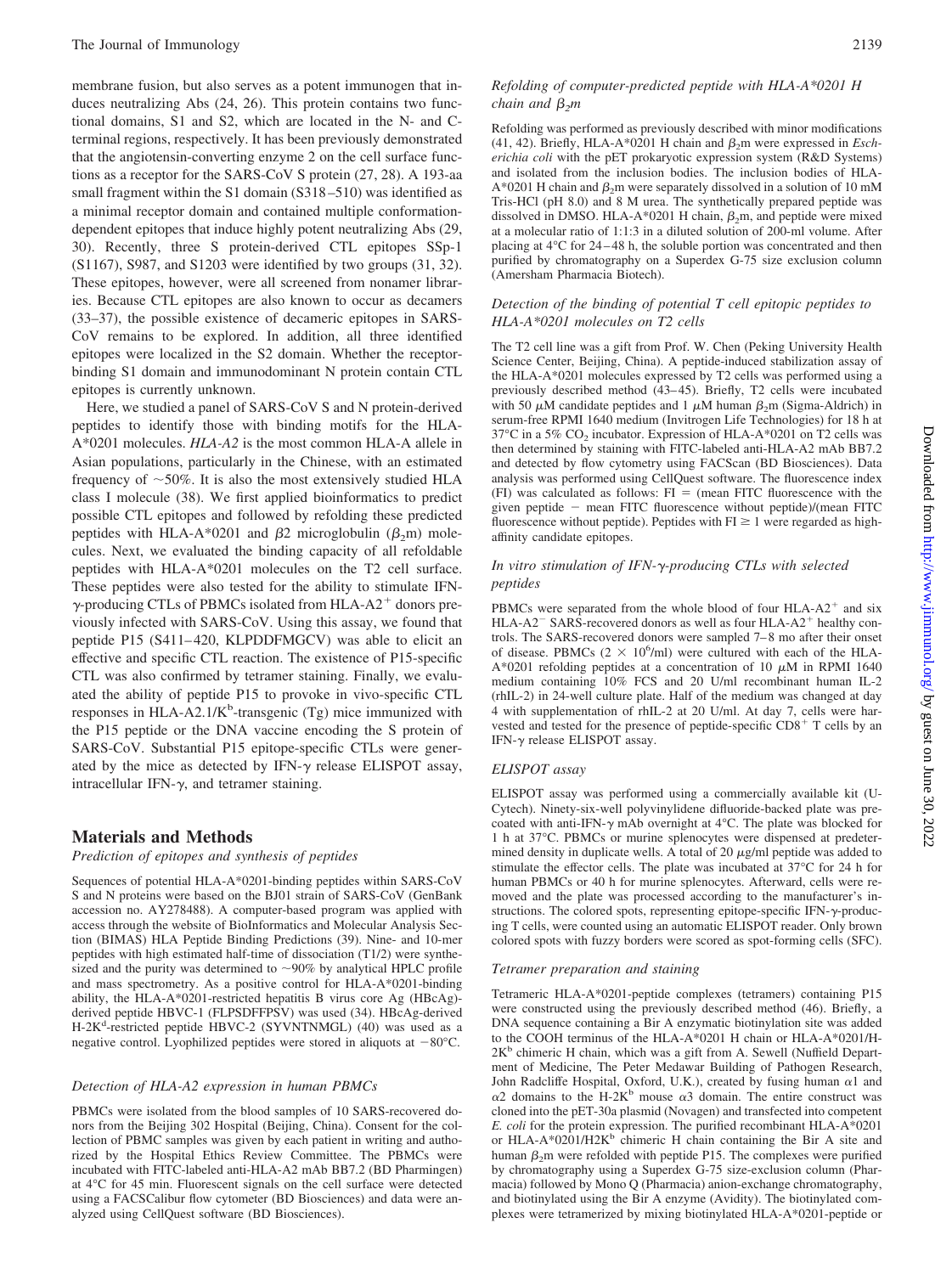HLA-A\*0201/H-2K<sup>b</sup>-peptide complexes and PE-labeled streptavidin (Bio-Source International) at a molar ratio of 4:1. Murine splenocytes or human PBMCs were incubated at 37°C for 30 min in staining buffer (PBS with 0.1% BSA and 0.1% sodium azide) containing the PE-labeled tetrameric complex. Cells were washed once with staining buffer and then incubated at 4°C in staining buffer containing saturating amounts of FITC-labeled anti-CD8 mAb (BD Biosciences) and PE-Cy5-conjugated anti-CD3 mAb (BD Pharmingen). Samples were detected by flow cytometry. Over 106 events were acquired for each sample. Tetramer<sup>+</sup> cells gated from CD3<sup>+</sup>CD8<sup>+</sup> T lymphocytes were counted as epitope-specific CTLs.

#### *Intracellular IFN-*-*-staining assay*

Intracellular cytokine staining was performed with the BD Biosciences Cytofix/Cytoperm Plus Fixation/Permeabilization kit (with BD Golgistop protein transport inhibitor containing monensin) according to manufacturer's instructions. In short, splenocytes from DNA vaccinated mice were respectively restimulated for 6 h in the presence of 20  $\mu$ M P15, P15' A (P15 without the last C-terminal amino acid), P15'B (P15 without the last Nterminal amino acid), SSp-1, S978, S1203. GolgiPlug containing monensin was added at a final concentration of  $0.7 \mu$ l/ml to block the intracellular transport processes. Anti-IFN- $\gamma$  mAbs (BD Pharmingen; Biolegend) were added after cells were fixed and permeabilized using BD Biosciences Fixation/Permeabilization solution. After washing with PBS, stained cells were fixed with 0.5% paraformaldehyde and analyzed by flow cytometry.

#### *Immunization of mice with peptide P15*

HLA-A2.1/ $K^b$  Tg mice (47) were a gift from Prof. X. Cao (Institute of Immunology, Second Military Medical University, Shanghai, China). Tg mice were bred in a pathogen-free facility. Cell surface HLA-A2.1 expression was assessed by flow cytometry using FITC-labeled anti-HLA-A2 mAb BB7.2. Female Tg mice (6–8 wk old) were immunized s.c. at multiple sites with a mixture of peptides, IFA (Difco) (48), and the N-terminal fragment N333 (22–355 aa) of murine gp96 (49) three times weekly. The injection volume was adjusted to 200  $\mu$ l for each animal. Spleens were recovered 7 days after the last immunization, dispersed with a syringe plunger, and passed through a cell strainer. Erythrocytes were lysed with 0.83% ammonium chloride lysis solution. Splenocytes were then washed and resuspended. Specific CTLs were detected by ELISPOT assay and tetramer staining as mentioned previously.

#### *Immunization of mice with DNA vaccine*

Plasmid pTSh (50) with an insert of humanized SARS-CoV S-proteinencoding gene in which native codons were replaced with the degenerate codons used most frequently in human genes was presented as a gift by Prof. H. Deng (Peking University, Beijing, China). Female HLA-A2.1/K<sup>b</sup> Tg mice  $(6-8$  wk old) were immunized with 60  $\mu$ g of plasmid DNA in 200  $\mu$ l of PBS (pH 7.4) at weeks 0, 3, and 6, respectively. Immune responses were measured 10 days after the final boost (23, 51).

#### **Results**

#### *Selection of potential HLA-A\*0201-binding peptides within SARS-CoV S and N proteins*

Based on computer software predictions, 18 candidate nonameric and decameric peptides with the highest estimated half-time of dissociation from HLA-A\*0201 were selected and synthesized (Table I). To evaluate the binding affinity of these peptides to HLA-A\*0201 molecules, we used a peptide-induced stabilization assay of the HLA-A\*0201 H chain and  $\beta_2$ m in vitro. Among the 18 predicted peptides, 9 could refold with HLA-A\*0201 H chain and  $\beta_2$ m molecules with varying avidities (Fig. 1). Among these, P6, P10, P14, P15, and P17 had stronger avidities. To further investigate the binding affinity of these peptides to the HLA-A\*0201 molecules at the cellular level, we used the T2 cell-peptide binding assay. The assay measures the increase of HLA-A\*0201 molecules induced on T2 cells following exposure to exogenous HLA-A\*0201-binding peptides. Increased detection of HLA-A\*0201 is then extrapolated to the binding affinity of the corresponding test peptide. Of the 9 candidate peptides, only P7, P14, P15, and P17 were considered high-affinity ones  $(FI = 1.02, 1.26, 1.53,$  and 2.32, respectively), while the others all had a  $FI < 1$ . The positive control HBVC-1 bound HLA-A\*0201 strongly (FI = 2.65), whereas no binding was associated with the negative control HBVC-2 (FI =  $0.03$ ) (Table I and Fig. 2).

# *Peptide-specific CTLs from PBMCs of SARS-recovered donors*

PBMC samples obtained from 10 donors who had recovered from SARS were typed for HLA-A2 expression. The samples of four donors samples were HLA-A2 positive. Each of the nine candidate peptides from SARS-CoV S and N proteins were tested for their capacity to stimulate IFN- $\gamma$  secretion in the PBMCs from the four

Table I. *Predicted HLA-A\*0201-restricted peptide epitopes for SARS-CoV spike and nucleocapsid proteins*

| Source                | Name            | Start<br>Position | Sequence          | Score <sup>a</sup> | $FI^b$    |
|-----------------------|-----------------|-------------------|-------------------|--------------------|-----------|
| SARS-CoV Nucleocapsid | P <sub>1</sub>  | 222               | LLLLDRLNQL        | 309.050            | 0.64      |
|                       | P <sub>2</sub>  | 113               | YLGTGPEASL        | 98.267             | 0.47      |
|                       | P <sub>3</sub>  | 331               | <b>WLTYHGAIKL</b> | 98.267             | ND        |
|                       | P <sub>4</sub>  | 159               | VLQLPQGTTL        | 36.316             | <b>ND</b> |
|                       | <b>P5</b>       | 219               | <b>ALALLLLDRL</b> | 24.075             | <b>ND</b> |
|                       | <b>P6</b>       | 223               | LLLDRLNOL         | 1267.104           | 0.44      |
|                       | P7              | 227               | RLNQLESKV         | 69.552             | 1.02      |
|                       | P <sub>8</sub>  | 317               | GMSRIGMEV         | 50.232             | <b>ND</b> |
| SARS-CoV Spike        | P <sub>9</sub>  | 1042              | <b>VVFLHVTYV</b>  | 484.238            | $-0.06$   |
|                       | <b>P10</b>      | 82                | RLQSLQTYV         | 382.536            | 0.33      |
|                       | P11             | 58                | VLNDTLSRL         | 342.461            | <b>ND</b> |
|                       | P <sub>12</sub> | 897               | VLYENOKOI         | 232.693            | <b>ND</b> |
|                       | P <sub>13</sub> | 1174              | NLNESLIDL         | 201.447            | ND        |
|                       | P <sub>14</sub> | 373               | <b>KLNDLCFSNV</b> | 1896.335           | 1.26      |
|                       | P <sub>15</sub> | 411               | KLPDDFMGCV        | 1134.008           | 1.53      |
|                       | P <sub>16</sub> | 163               | YISDAFSLDV        | 685.390            | ND        |
|                       | P17             | 1077              | FVFNGTSWFI        | 640.903            | 2.32      |
|                       | P <sub>18</sub> | 1197              | YVWLGFIAGL        | 623.743            | <b>ND</b> |
| HBcAg                 | $HBVC-1$        | 18                | FLPSDFFPSV        | 2309.961           | 2.65      |
|                       | $HBVC-2$        | 87                | SYVNTNMGL         | 0.003              | 0.03      |

<sup>*a*</sup> Estimated half-time of dissociation (*T*<sub>1/2</sub>) of HLA-A\*0201 peptide complexes calculated using the website [http://bimas.dcrt.nih.gov/molbio/<br>hla\_bind/index.html].

 $\overline{h}$  FI = (Mean FITC fluorescence with the given peptide  $-$  mean FITC fluorescence without peptide)/(mean FITC fluorescence without peptide). FI  $\geq$ 1 represents high-affinity peptide;  $FI < 1$  represents low-affinity peptides.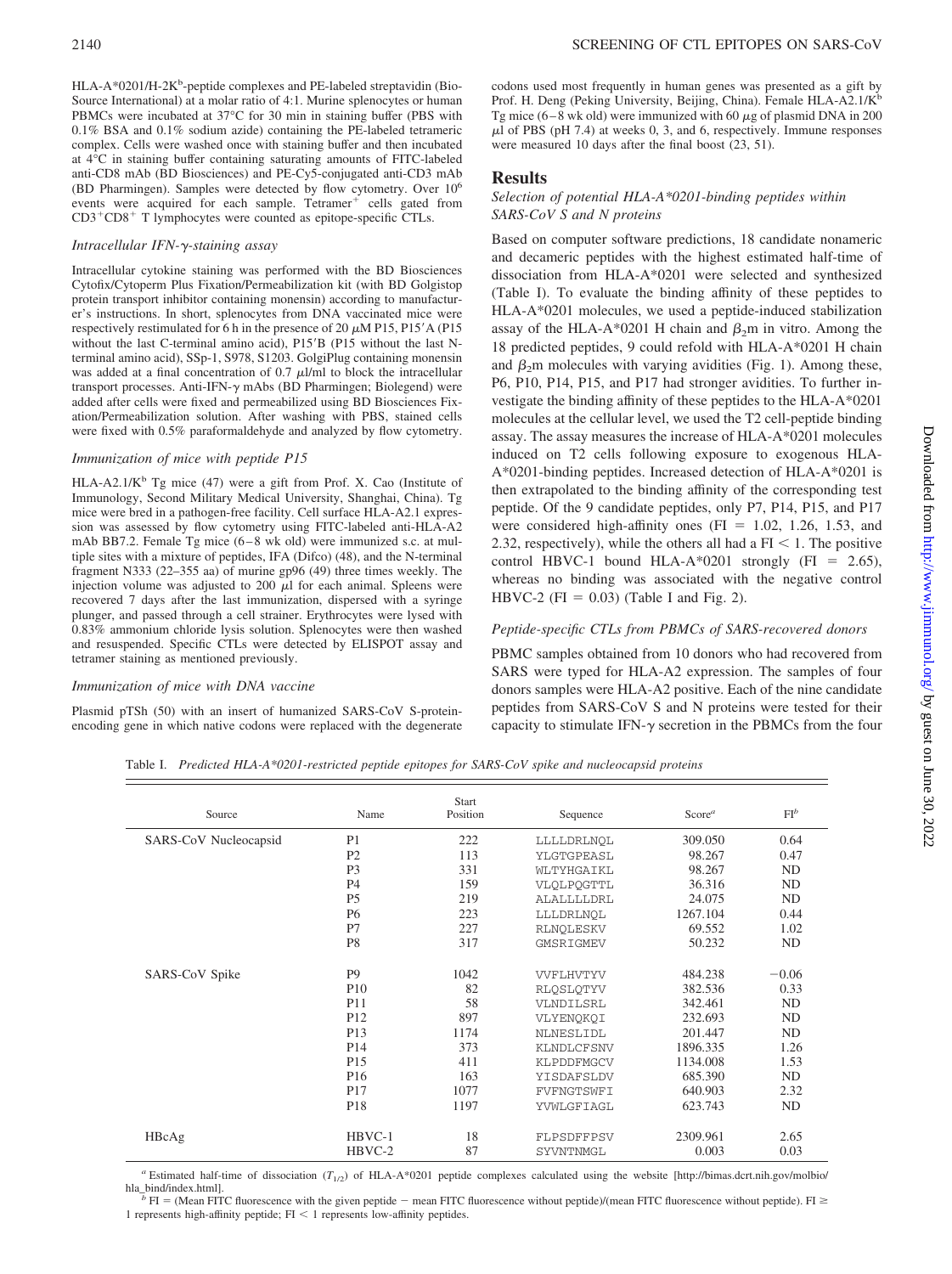**FIGURE 1.** Refolding of HLA-A\*0201 H chain and  $\beta$ <sub>2</sub>m with computer-predicted candidate peptides of SARS-CoV S and N protein. The refolded complexes (pointed to by arrows), eluted with the expected molecular mass (45 kDa), were analyzed by fast protein liquid chromatography Superdex G75 gel-filtration chromatography. Positive control (PC) peptide HBVC-1 is an HLA-A\*0201-restricted HBV core 18–27 (FLPSDFFPSV) and negative control (NC) peptide HBVC-2 is a non- HLA-A\*0201-restricted HBV core 87–95 (SYVNTNMGL). Peptides P1, P2, P6, P7, P9, P10, P14, P15, and P17 could refold with the HLA-A\*0201 H chain and  $\beta_2$ m.

E

Absorbance





HLA-A2<sup>+</sup> SARS-recovered donors ex vivo. The PBMCs were stimulated for 7 days in the presence of individual peptide and 20 U/ml rhIL-2. The induction of IFN- $\gamma$  secretion was revealed by the ELISPOT assay. As shown in Fig. 3, P15 significantly elicited specific IFN- $\gamma$ -producing CTLs from the PBMCs of all HLA-A2<sup>+</sup>  $SARS$ -recovered donors rather than  $HLA-A2$ <sup>+</sup> healthy controls  $(61.0 \pm 8.4 \text{ vs } 6.0 \pm 1.4 \text{ SFC}/2 \times 10^5 \text{ PBMCs}, p < 0.001)$ , and such a T cell response was not observed from the PBMCs stimulated by the other eight peptides. The significant difference of IFN γ-producing cell numbers between HLA-A2<sup>+</sup> SARS-recovered donors and HLA-A2<sup>+</sup> healthy controls was also observed by 24-h direct ELISPOT assay with fresh isolated PBMCs (29  $\pm$  6.3 vs  $3 \pm 1.5$ ,  $p \le 0.001$ ). In addition, HLA-A2<sup>-</sup> SARS-recovered donors had a similar level of SFC value as normal controls (data not shown). Consequently, HLA-A\*0201/P15 tetramer was prepared and used to confirm the existence of P15-specific CTLs. Fresh PBMCs from HLA-A2<sup>+</sup> healthy donors, SARS-recovered donors, and HLA-A2<sup>-</sup> SARS-recovered donors were stained with HLA- $A*0201/P15$  tetramer and the proportion of P15-specific CD8<sup>+</sup> T cells was detected by flow cytometry. The results showed that P15-specific CTLs were detected from all HLA-A2<sup>+</sup> SARS-recovered donors at an average of  $0.21\%$  of  $CD3^+CD8^+$  T cells. In contrast, these specific CTLs were not detectable from the PBMCs of all tested  $HLA-AA^2$  healthy controls and  $HLA-AA^2$  SARSrecovered donors (Fig. 4).



FITC intensity of HLA-A2

**FIGURE 2.** Stabilization of HLA-A\*0201 molecule by T2 cell-binding assay. The florescence intensity of FITC-anti-HLA-A2 staining is shown with peptide P7, P14, P15, P17, positive control (PC) and negative control (NC) binding to T2 cells, respectively.

In vivo induction of peptide-specific CTLs in HLA-A2.1/K<sup>b</sup>-Tg *mice immunized with peptide P15*

To determine the in vivo immunogenic potential of peptide P15, we immunized HLA-A2.1/ $K<sup>b</sup>$  transgenic mice with peptide P15, using IFA and the N-terminal fragment N334 (22–355aa) of murine GP96 as an adjuvant (49). After three rounds of weekly in vivo stimulation, splenocytes from primed mice were tested for IFN- $\gamma$  production and chimeric HLA-A\*0201 tetramer staining. Peptide P15 was used as stimulator at a concentration of 20  $\mu$ g/ml in the ELISPOT assay. Bulk CTLs from Tg mice inoculated with peptide P15 demonstrated a strong IFN- $\gamma$  production. In contrast, no specific reactivity could be detected in splenocytes generated from Tg mice immunized with IFA and N333 (Fig. 5*A*). Fresh splenocytes from peptide P15-immunized mice were stained with P15-specific chimeric tetramer and the proportion of peptide-specific CD8<sup>+</sup> T cells was detected by flow cytometry. As shown in Fig.  $5B$ ,  $\sim$ 1.2% of the CD3<sup>+</sup>CD8<sup>+</sup> T cells were chimeric for the tetramer-positive CTLs. Also, no specific staining was observed for splenocytes isolated from mice immunized with IFA and N333 alone. These results indicated that peptide P15-specific CTLs were induced in the HLA-A2.1/ $K<sup>b</sup>$ -Tg mice immunized with P15 peptides.

# *Induction of peptide-specific CTLs responses in HLA-A2.1/K<sup>b</sup>-Tg mice following DNA vaccination*

To demonstrate whether the epitope is a naturally processed peptide and compare its immunogenicity with three newly identified



**FIGURE 3.** Identification of candidate peptides with the PBMCs of SARS-recovered donors by ELISPOT assay. The spots are a measure of IFN- $\gamma$  secretion from PBMCs stimulated with various candidate peptides.  $\Box$ , PBMCs from four donors who had recovered from SARS after 7–8 mo;  $\Box$ , PBMCs from four HLA-A2<sup>+</sup> healthy controls. Values are expressed as means  $\pm$  SD.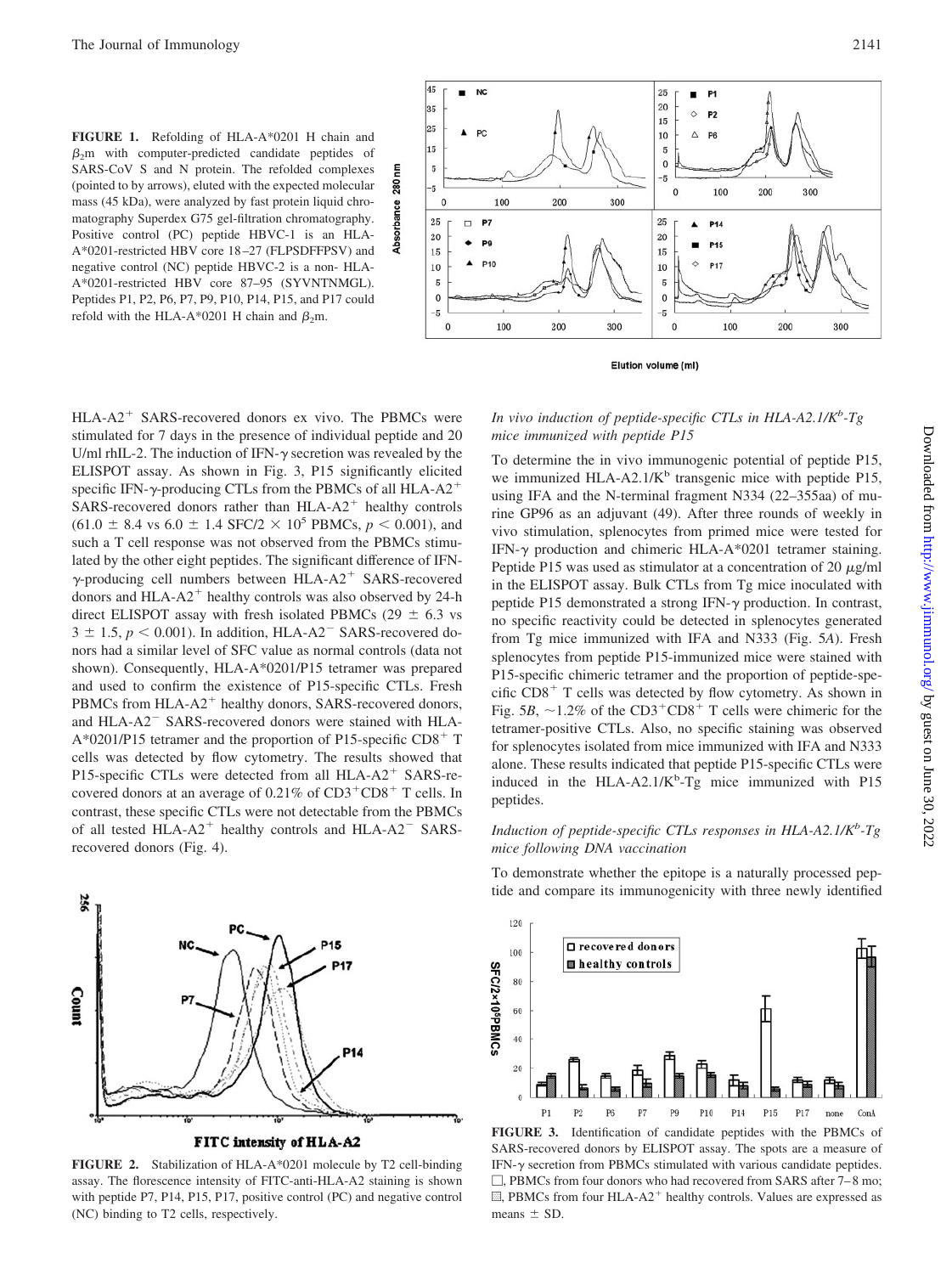

FIGURE 4. Measurement of P15-specific CTLs in HLA-A2<sup>+</sup> the PB-MCs of SARS-recovered donors by tetramer staining. P15-specific CTLs were measured from P15-peptide-stimulated PBMCs of HLA-A2<sup>+</sup> healthy donors  $(A)$ , HLA-A2<sup>-</sup> SARS-recovered donors  $(B)$ , and HLA-A2<sup>+</sup> SARSrecovered donors (*C*), using PE-labeled HLA-A\*0201/P15-tetramer along with PE-Cy5-labeled anti-CD3 and FITC-labeled anti-CD8 mAbs for cell staining. The numbers shown represent the percentage of tetramer<sup>+</sup> cells within  $CD3^+CD8^+$  T lymphocytes.

CTL epitopes of SARS-CoV spike protein (31, 32), we immunized HLA-A2.1/K<sup>b</sup>-Tg mice with the plasmid pTSh encoding the S protein. After three i.m. inoculations, P15-specific chimeric tetramer was used to determine the frequency of peptide P15-specific CTLs in freshly isolated splenocytes. The results showed that 2.1% of CD3-CD8- T cells were tetramer positive, while the positive cells were not detectable in Tg mice with empty plasmid inoculation (Fig.  $6A$ ). In parallel, a substantial quantity of IFN- $\gamma$ -producing CTLs was detected by the ELISPOT assay and intracellular cytokine staining (Fig. 6, *B* and *C*), suggesting that a large number of peptide P15-specific CTLs were induced. These results suggest that the peptide P15 could be naturally processed in vivo and induce a specific CTL response. To determine whether P15 is a minimal stimulatory peptide, P15-derived nonameric peptides P15'A (KLPDDFNGC) and P15'B (LPDDFMGCV) were tested, and none of them could bind with HLA-A\*0201 molecules in refolding and T2-binding assays (data not shown). In addition, they were proved unable to provoke obvious CTLs in splenocytes from pTSh-vaccinated Tg mice as detected by the ELISPOT and intracellular cytokine staining (Fig. 6, *B* and *C*). To compare the avidities of P15 and three previously identified CTL epitopic peptides of SARS-CoV, their ability to provoke CTLs in splenocytes from  $pTSh$ -vaccinated Tg mice was examined by IFN- $\gamma$  release ELISPOT assay and intracellular IFN- $\gamma$  staining. The ELISPOT showed that an average of 51, 25, 32, and 17 of IFN- $\gamma$ -producing cells above background in  $10<sup>5</sup>$  splenocytes were elicited by stimulation of P15, SSp-1, S978, and S1203, respectively. The intracellular cytokine staining showed that 0.9, 0.4, 0.6, and 0.2% of IFN- $\gamma^+$  T cells in CD3<sup>+</sup>CD8<sup>+</sup> T cells were observed by stimulation of P15, SSp-1, S978, and S1203, respectively (Fig. 6*C*). As a result, P15 showed the highest ability to provoke CTLs.

# **Discussion**

It is well-established that optimal CTL responses require multiple antigenic epitopes for control of virus infections. In this study, we used an unusual approach to screen the potential CTL epitopes, i.e., starting from a computer motif prediction, followed by in vitro complex refolding and then came back to the usual T2-binding assay. We provide evidence for an HLA-A\*0201-restricted,  $CD8^+$ 



**FIGURE 5.** Detection of peptide P15-specific CTLs in peptide P15-immunized HLA-A2.1/K<sup>b</sup>-Tg mice by ELISPOT assay and tetramer staining. In ELISPOT assay, splenocytes were incubated for 40 h in the presence of 10  $\mu$ M of peptide P15. Bars represent the mean number of SFC in 10<sup>5</sup> splenocytes from three independent experiments (*A*). In tetramer staining, splenocytes were stained with PE-labeled HLA-A\*0201/H-2K<sup>b</sup>/P15 chimeric tetramer along with PE-Cy5-labeled anti-CD3 and FITC-labeled anti-CD8 and mAbs. The numbers shown represent the percentage of tetramer<sup>+</sup> cells within  $CD3^+CD8^+$  T lymphocytes. The results are representative of three independent experiments (*B*).

T cell epitope specific for the SARS-CoV S protein. Eighteen 9 and 10-mer peptides derived from S and N proteins were selected for screening based on computer algorithms. Nine could bind with the H and L chains of HLA-A\*0201 molecules with various avidities in vitro as determined by dilution refolding. They were further tested for their capacity to bind to HLA-A\*0201 molecules on the T2 cell surface. It was observed that four of nine refoldable peptides were with high affinity. We observed that the affinity of these peptides was not entirely consistent as measured by the two assays. It has been suggested that the formation of MHC-I molecular complexes are affected by factors such as temperature and the conformation of the H chain of MHC class I, which may account for the discrepancy. To verify the results, we assayed cells from SARSrecovered donors to evaluate the  $CD8<sup>+</sup>$  T effector cell-specific response to the nine candidate peptides. Only peptide P15-specific CTLs were significantly detected by stimulated ELISPOT and tetramer staining from four HLA-A2<sup>+</sup> SARS-recovered donors. The immunogenicity of this peptide was thereby further studied in Tg mice. The results showed that P15-specific CTLs were generated in Tg mice both immunized by peptide P15 and an S gene-based DNA vaccine. Thus, we provide evidence that SARS-CoV S protein-derived peptide P15 is a novel, naturally processed HLA-A\*0201-restricted CTL epitope. It is notable that P15 differs from the other three identified CTL epitopes SSp-1, S978, and S1203 in that it is a decameric epitope rather than a nonameric one and located within the angiotensin-converting enzyme 2 receptor-binding region of the S1 domain rather than the S2 domain.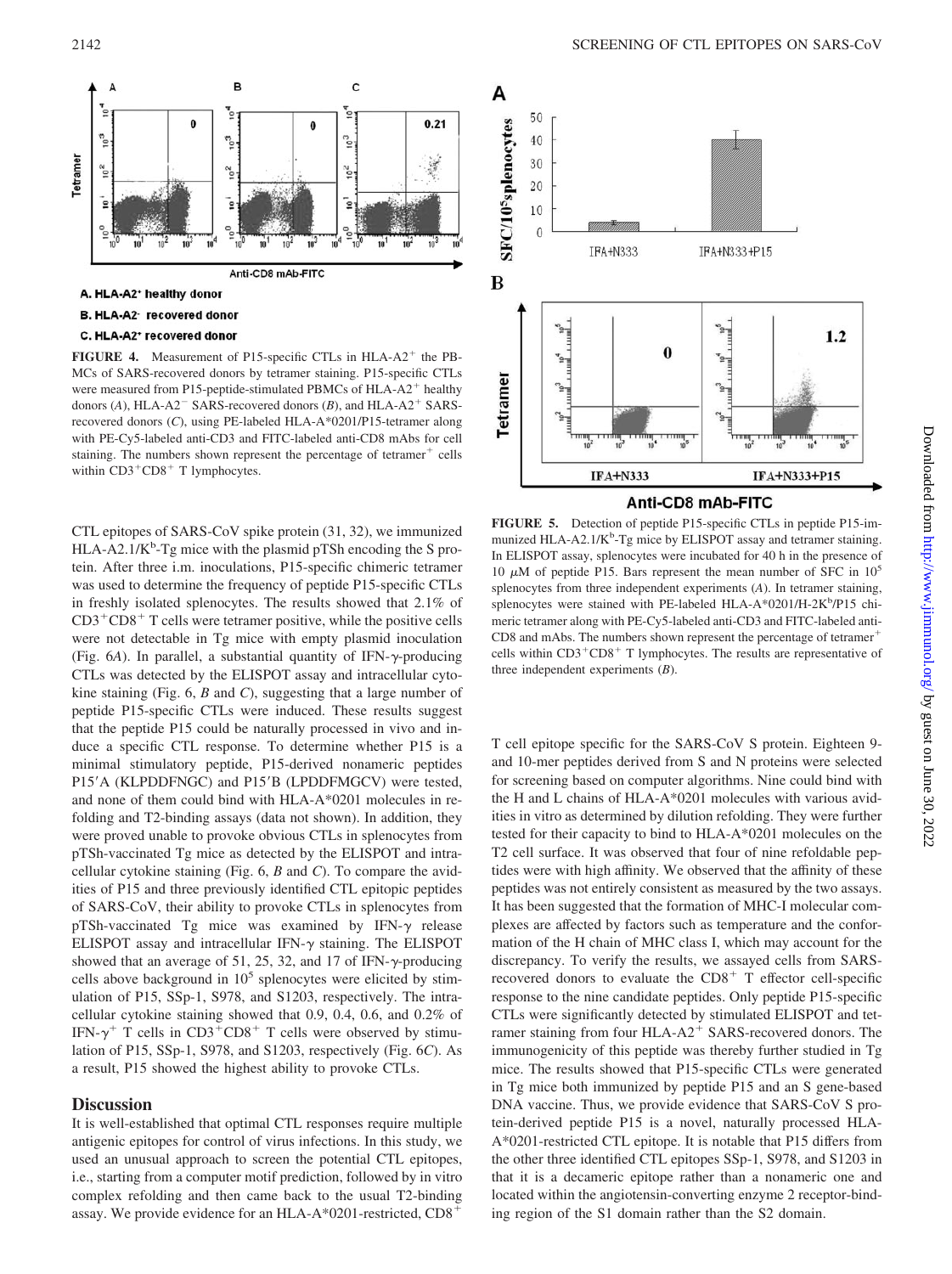

**FIGURE 6.** Detection of specific CTLs in DNA vaccine-immunized HLA-A2.1/K<sup>b</sup>-Tg mice. Splenocytes from SARS-CoV S gene-based DNAvaccinated mice were isolated for examination of epitopic peptide-specific CTLs. The splenocytes were stained with chimeric HLA-A\*0201/H-2K<sup>b</sup>/ P15 tetramer along with PE-Cy5-labeled anti-CD3 and FITC-labeled anti-CD8 mAbs. Numbers indicate the percentage of tetramer<sup>+</sup> cells within CD3<sup>+</sup>CD8<sup>+</sup> T lymphocytes (A). The splenocytes were incubated for 40 h in the presence of 10  $\mu$ M individual peptide of P15, P15'A, P15'B, SSp-1, S978, or S1203. Bars represent the mean number of SFC from three independent experiments (*B*). The splenocytes were detected for intracellular IFN- $\gamma$  expression with P15, P15'A, P15'B, SSp-1, S978, and S1203 as stimulator, respectively. Numbers indicate the percentage of IFN- $\gamma^+$  T cells within  $CD3+CD8+T$  lymphocytes (C). The results are representatives of three independent experiments

After encountering viral Ags under conditions of appropriate costimulation, T cells proliferate and differentiate into IFN- $\gamma$ -producing cytotoxic CD8<sup>+</sup> T lymphocytes and cytokine-producing Th1 or Th2 effector  $CD4^+$  T cells (52–54). Ag-specific  $CD8^+$  T cells then undergo an abrupt contraction phase, in which  $\sim$ 90– 95% of the effector cells are rapidly eliminated by apoptosis. The remaining Ag-specific  $CD8<sup>+</sup>$  T cells resist apoptotic events and enter a memory pool (55, 56) where they provide enhanced protection of the host on re-exposure to the pathogen and act to prevent low-grade viruses from re-emerging (57). The SARS-CoV infects epithelial cells in the respiratory tract causing interstitial pneumonia and elicits strong immune responses (58). Memory or surviving effector CTLs against S978 and S1203 epitopes have been reported to be detectable from SARS-recovered donors 2 mo after the onset of disease (31). In this study, CTLs still existed in the donors 7–8 mo after SARS-CoV infection and were presumably from the memory CTL pool. This is consistent with the fact that no recrudescent SARS patients have been reported. The magnitude of the memory CTL pool after infection depends upon the pathogen, dose of infection, the specific epitopes analyzed (55, 56), as well as early inflammation and IFN- $\gamma$  production following infection (59). Further studies are required to determine whether the memory CTL pool is affected by the therapeutic method of SARS treatment, e.g., the administration of glucocorticoids.

The SARS outbreak caused significant morbidity  $(\sim 8500 \text{ cases})$ and mortality (774 deaths), and had an estimated economic impact of \$90 billion worldwide in U.S. dollars (60). Although SARS-CoV infection of humans has been contained through effective infection-control measures, resurgence is still a threat due to the presence of animal reservoirs (12). Consequently, several vaccines have been urgently developed (21–23). Studies of the immune response to coronaviruses suggest that both humoral and cellular immunity contribute to protection (61–64). Recently, existence of memory CTLs against SSp-1, S978, and S1203 epitopes was reported in SARS-recovered patients over 1 year postinfection, and dual roles of CTLs in control of virus replication and immunopathology of acute SARS-CoV infection were suggested (65). It has been proved that DNA vaccine encoding the SARS-CoV S protein may induce effective T cell and neutralizing Ab responses as well as protective immunity in a mouse model (23). In this study, the use of HLA-A2.1/K<sup>b</sup>-Tg mice immunized with an S gene-based DNA vaccine was effective in producing HLA-A\*0201-restricted CTL epitopes and resulted in a variety of special CTLs against SARS-CoV. Immunization with P15 and an adjuvant elicited a substantial quantity of specific cytotoxic  $CD8<sup>+</sup>$  T lymphocytes that could be used to assess the function of cellular immunity in protection and clearance of SARS-CoV. Using the N-terminal fragment N334 of GP96 with IFA seems to be especially wellsuited for this purpose (49). This immune method can also be practiced easily and effectively in testing immunogenicity of potential CTL epitopes.

Our results showed that decameric P15 is a minimal stimulatory epitopic peptide, for removal of a single amino acid from either Nor C-terminal remarkably reduced its avidity. Our results also showed that P15 had a superior avidity to three previously identified epitopic peptides in eliciting specific IFN- $\gamma$ -producing CTLs from SARS-CoV S gene-based DNA-vaccinated Tg mice. However, whether P15-induced CTLs contribute to control of SARS-CoV replication needs to be further investigated.

In conclusion, our study demonstrates that in vitro refolding is an effective approach to identify HLA class I-restricted T cell epitopes. Starting from this method, we successfully identified a novel HLA-A\*0201-restricted, immunogenic CD8<sup>+</sup> T cell epitope derived from SARS-CoV S protein.

#### **Acknowledgments**

We are grateful to Dr. Justin L. Merritt from the University of California Los Angeles School of Dentistry for critical reading of the manuscript, and to Fulian Liao and Zhenying Liu from Institute of Microbiology, Chinese Academy of Sciences for their excellent technical assistance.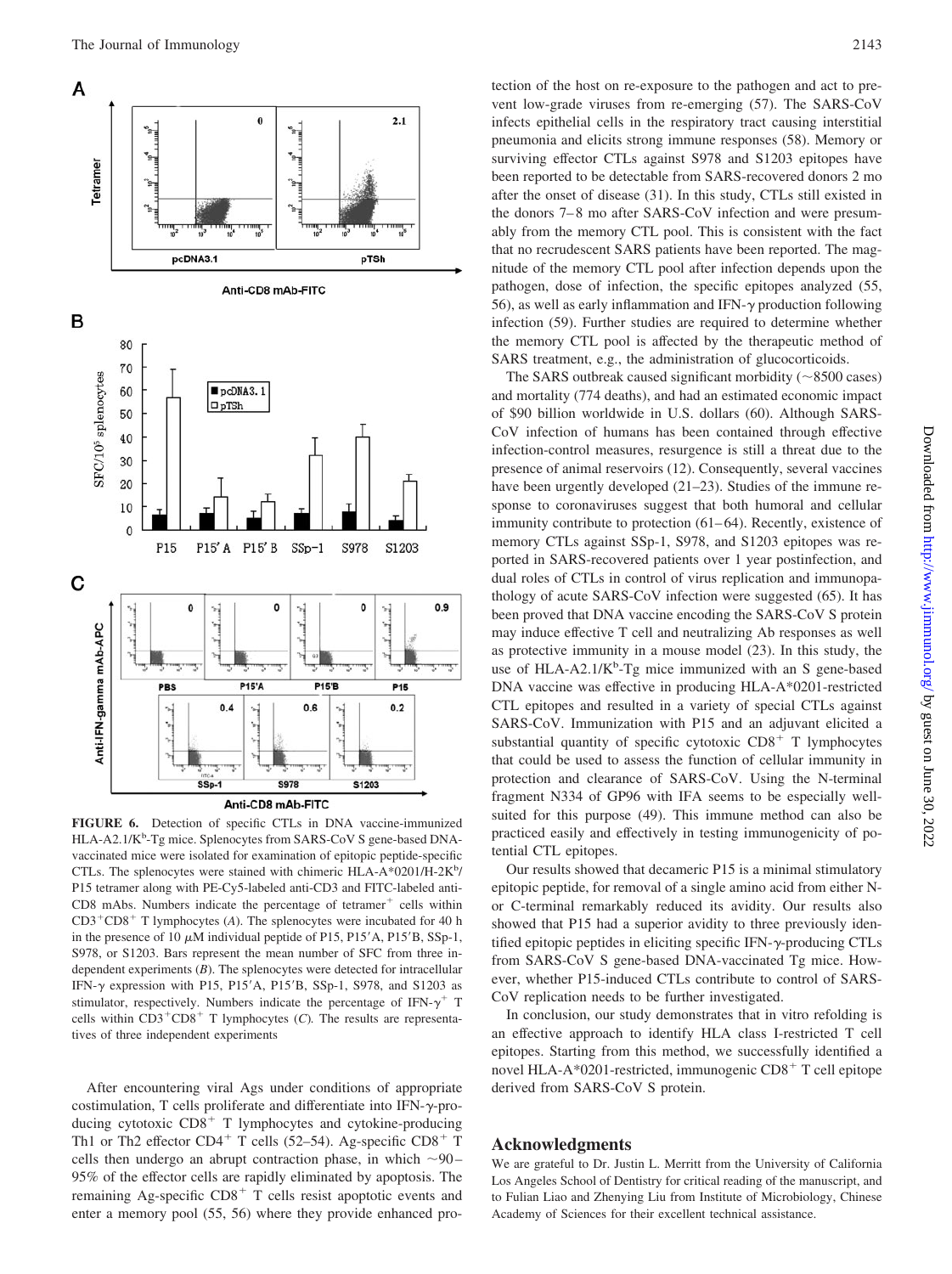# **Disclosures**

The authors have no financial conflict of interest.

# **References**

- 1. World Health Organization Multicentre Collaborative Network for Severe Acute Respiratory Syndrome Diagnosis. 2003. A multicentre collaboration to investigate the cause of severe acute respiratory syndrome. *Lancet* 361: 1730–1733.
- 2. Anonymous. 2003. Global surveillance for severe acute respiratory syndrome (SARS). *Wkly. Epidemiol. Rec.* 78: 100–119.
- 3. Lee, N., D. Hui, A. Wu, P. Chan, P. Cameron, G. M. Joynt, A. Ahuja, M. Y. Yung, C. B. Leung, K. F. To, et al. 2003. A major outbreak of severe acute respiratory syndrome in Hong Kong. *N. Engl. J. Med.* 348: 1986–1994.
- 4. Zhao, Z., F. Zhang, M. Xu, K. Huang, W. Zhong, W. Cai, Z. Yin, S. Huang, Z. Deng, M. Wei, et al. 2003. Description and clinical treatment of an early outbreak of severe acute respiratory syndrome (SARS) in Guangzhou, PR China. *J. Med. Microbiol.* 52: 715–720.
- 5. Zhong, N. S., B. J. Zheng, Y. M. Li, Poon, Z. H. Xie, K. H. Chan, P. H. Li, S. Y. Tan, Q. Chang, J. P. Xie, et al. 2003. Epidemiology and cause of severe acute respiratory syndrome (SARS) in Guangdong, People's Republic of China, in February, 2003. *Lancet* 362: 1353–1358.
- 6. Drosten, C., S. Gunther, W. Preiser, S. van der Werf, H. R. Brodt, S. Becker, H. Rabenau, M. Panning, L. Kolesnikova, R. A. Fouchier, et al. 2003. Identification of a novel coronavirus in patients with severe acute respiratory syndrome. *N. Engl. J. Med.* 348: 1967–1976.
- 7. Fouchier, R. A., T. Kuiken, M. Schutten, G. van Amerongen, G. J. van Doornum, B. G. van den Hoogen, M. Peiris, W. Lim, K. Stohr, and A. D. Osterhaus. 2003. Aetiology: Koch's postulates fulfilled for SARS virus. *Nature* 423: 240.
- 8. Ksiazek, T. G., D. Erdman, C. S. Goldsmith, S. R. Zaki, T. Peret, S. Emery, S. Tong, C. Urbani, J. A. Comer, W. Lim, et al. 2003. A novel coronavirus associated with severe acute respiratory syndrome. *N. Engl. J. Med.* 348: 1953–1966.
- 9. Kuiken, T., R. A. Fouchier, M. Schutten, G. F. Rimmelzwaan, G. van Amerongen, D. van Riel, J. D. Laman, T. de Jong, G. van Doornum, W. Lim, et al. 2003. Newly discovered coronavirus as the primary cause of severe acute respiratory syndrome. *Lancet* 362: 263–270.
- 10. Peiris, J. S., S. T. Lai, L. L. Poon, Y. Guan, L. Y. Yam, W. Lim, J. Nicholls, W. K. Yee, W. W. Yan, M. T. Cheung, et al. 2003. Coronavirus as a possible cause of severe acute respiratory syndrome. *Lancet* 361: 1319–1325.
- 11. Guan, Y., B. J. Zheng, Y. Q. He, X. L. Liu, Z. X. Zhuang, C. L. Cheung, S. W. Luo, P. H. Li, L. J. Zhang, Y. J. Guan, et al. 2003. Isolation and characterization of viruses related to the SARS coronavirus from animals in southern China. *Science* 302: 276–278.
- 12. Chinese, S. M. E. C. 2004. Molecular evolution of the SARS coronavirus during the course of the SARS epidemic in China. *Science* 303: 1666–1669.
- 13. Peiris, J. S., C. M. Chu, V. C. Cheng, K. S. Chan, I. F. Hung, L. L. Poon, K. I. Law, B. S. Tang, T. Y. Hon, C. S. Chan, et al. 2003. Clinical progression and viral load in a community outbreak of coronavirus-associated SARS pneumonia: a prospective study. *Lancet* 361: 1767–1772.
- 14. Nicholls, J. M., L. L. Poon, K. C. Lee, W. F. Ng, S. T. Lai, C. Y. Leung, C. M. Chu, P. K. Hui, K. L. Mak, W. Lim, et al. 2003. Lung pathology of fatal severe acute respiratory syndrome. *Lancet* 361: 1773–174.
- 15. Yan, H., G. Xiao, J. Zhang, Y. Hu, F. Yuan, D. K. Cole, C. Zheng, and G. F. Gao. 2004. SARS coronavirus induces apoptosis in Vero E6 cells. *J. Med. Virol.* 73: 323–324.
- 16. Booth, C. M., L. M. Matukas, G. A. Tomlinson, A. R. Rachlis, D. B. Rose, H. A. Dwosh, S. L. Walmsley, T. Mazzulli, M. Avendano, P. Derkach, et al. 2003. Clinical features and short-term outcomes of 144 patients with SARS in the greater Toronto area. *J. Am. Med. Assoc.* 289: 2801–2809.
- 17. Li, T., Z. Qiu, Y. Han, Z. Wang, H. Fan, W. Lu, J. Xie, X. Ma, and A. Wang. 2003. Rapid loss of both  $CD4^+$  and  $CD8^+$  T lymphocyte subsets during the acute phase of severe acute respiratory syndrome. *Chin. Med. J.* 116: 985–987.
- 18. Poutanen, S. M., D. E. Low, B. Henry, S. Finkelstein, D. Rose, K. Green, R. Tellier, R. Draker, D. Adachi, M. Ayers, et al. 2003. Identification of severe acute respiratory syndrome in Canada. *N. Engl. J. Med.* 348: 1995–2005.
- 19. Lin, M., H. K. Tseng, J. A. Trejaut, H. L. Lee, J. H. Loo, C. C. Chu, P. J. Chen, Y. W. Su, K. H. Lim, Z. U. Tsai, et al. 2003. Association of HLA class I with severe acute respiratory syndrome coronavirus infection. *BMC Med. Genet.* 4: 9–15.
- 20. Ng, M. H., K. M. Lau, L. Li, S. H. Cheng, W. Y. Chan, P. K. Hui, B. Zee, C. B. Leung, and J. J. Sung. 2004. Association of human-leukocyte-antigen class I (B\*0703) and class II (DRB1\*0301) genotypes with susceptibility and resistance to the development of severe acute respiratory syndrome. *J. Infect. Dis.* 190: 515–518.
- 21. Gao, W., A. Tamin, A. Soloff, L. D'Aiuto, E. Nwanegbo, P. D. Robbins, W. J. Bellini, S. Barratt-Boyes, and A. Gambotto. 2003. Effects of a SARSassociated coronavirus vaccine in monkeys. *Lancet* 362: 1895–184.
- 22. Bisht, H., A. Roberts, L. Vogel, A. Bukreyev, P. L. Collins, B. R. Murphy, K. Subbarao, and B. Moss. 2004. Severe acute respiratory syndrome coronavirus spike protein expressed by attenuated vaccinia virus protectively immunizes mice. *Proc. Natl. Acad. Sci. USA* 101: 6641–6646.
- 23. Yang, Z. Y., W. P. Kong, Y. Huang, A. Roberts, B. R. Murphy, K. Subbarao, and G. J. Nabel. 2004. A DNA vaccine induces SARS coronavirus neutralization and protective immunity in mice. *Nature* 428: 561–564.
- 24. Leung, D. T., F. C. Tam, C. H. Ma, P. K. Chan, J. L. Cheung, H. Niu, J. S. Tam, and P. L. Lim. 2004. Antibody response of patients with severe acute respiratory syndrome (SARS) targets the viral nucleocapsid. *J. Infect. Dis.* 190: 379–386.
- 25. Shi, Y., Z. Wan, L. Li, P. Li, C. Li, Q. Ma, and C. Cao. 2004. Antibody responses against SARS-coronavirus and its nucleocaspid in SARS patients. *J. Clin. Virol.* 31: 66–68.
- 26. He, Y., Y. Zhou, H. Wu, B. Luo, J. Chen, W. Li, and S. Jiang. 2004. Identification of immunodominant sites on the spike protein of severe acute respiratory syndrome (SARS) coronavirus: implication for developing SARS diagnostics and vaccines. *J. Immunol.* 173: 4050–4057.
- 27. Li, W., M. J. Moore, N. Vasilieva, J. Sui, S. K. Wong, M. A. Berne, M. Somasundaran, J. L. Sullivan, K. Luzuriaga, T. C. Greenough, et al. 2003. Angiotensin-converting enzyme 2 is a functional receptor for the SARS coronavirus. *Nature* 426: 450–454.
- 28. Prabakaran, P., X. Xiao, and D. S. Dimitrov. 2004. A model of the ACE2 structure and function as a SARS-CoV receptor. *Biochem. Biophys. Res. Commun.* 314: 235–241.
- 29. He, Y., P. Siddiqui, Y. Zhou, and S. Jiang. 2005. Receptor-binding domain of severe acute respiratory syndrome coronavirus spike protein contains multiple conformation-dependent epitopes that induce highly potent neutralizing antibodies. *J. Immunol.* 174: 4908–4915.
- 30. Wong, S. K., W. Li, M. J. Moore, H. Choe, and M. Farzan. 2004. A 193-amino acid fragment of the SARS coronavirus S protein efficiently binds angiotensinconverting enzyme 2. *J. Biol. Chem.* 279: 3197–3201.
- 31. Wang, Y. D., W. Y. Sin, G. B. Xu, H. H. Yang, T. Y. Wong, X. W. Pang, X. Y. He, H. G. Zhang, J. N. Ng, C. S. Cheng, et al. 2004. T-cell epitopes in severe acute respiratory syndrome (SARS) coronavirus spike protein elicit a specific T-cell immune response in patients who recover from SARS. *J. Virol.* 78: 5612–5618.
- 32. Wang, B., H. Chen, X. Jiang, M. Zhang, T. Wan, N. Li, X. Zhou, Y. Wu, F. Yang, Y. Yu, et al. 2004. Identification of an HLA-A\*0201-restricted CD8<sup>+</sup> T-cell epitope SSp-1 of SARS-CoV spike protein. *Blood* 104: 200–206.
- 33. Parker, K. C., M. A. Bednarek, L. K. Hull, U. Utz, B. Cunningham, H. J. Zweerink, W. E. Biddison, and J. E. Coligan. 1992. Sequence motifs important for peptide binding to the human MHC class I molecule. HLA-A2. *J. Immunol.* 149: 3580–3587.
- 34. Bertoletti, A., A. Costanzo, F. V. Chisari, M. Levrero, M. Artini, A. Sette, A. Penna, T. Giuberti, F. Fiaccadori, and C. Ferrari. 1994. Cytotoxic T lymphocyte response to a wild type hepatitis B virus epitope in patients chronically infected by variant viruses carrying substitutions within the epitope. *J. Exp. Med.* 180: 933–943.
- 35. Collins, E. J., D. N. Garboczi, and D. C. Wiley. 1994. Three-dimensional structure of a peptide extending from one end of a class I MHC binding site. *Nature* 371: 626–629.
- 36. Visseren, M. J., S. H. van der Burg, E. I. van der Voort, R. M. Brandt, P. I. Schrier, P. van der Bruggen, T. Boon, C. J. Melief, and W. M. Kast. 1997. Identification of HLA-A\*0201-restricted CTL epitopes encoded by the tumorspecific MAGE-2 gene product. *Int. J. Cancer* 73: 125–130.
- 37. Trojan, A., M. Witzens, J. L. Schultze, R. H. Vonderheide, S. Harig, A. M. Krackhardt, R. A. Stahel, and J. G. Gribben. 2001. Generation of cytotoxic T lymphocytes against native and altered peptides of human leukocyte antigen-A\*0201 restricted epitopes from the human epithelial cell adhesion molecule. *Cancer Res.* 61: 4761–4765.
- 38. Shieh, D. C., D. T. Lin, B. S. Yang, H. L. Kuan, and K. J. Kao. 1996. High frequency of HLA-A\*0207 subtype in Chinese population. *Transfusion* 36: 818–814.
- 39. Parker, K. C., M. A. Bednarek, and J. E. Coligan. 1994. Scheme for ranking potential HLA-A2 binding peptides based on independent binding of individual peptide side-chains. *J. Immunol.* 152: 163–175.
- 40. Kuhrober, A., J. Wild, H. P. Pudollek, F. V. Chisari, and J. Reimann. 1997. DNA vaccination with plasmids encoding the intracellular (HBcAg) or secreted (HBeAg) form of the core protein of hepatitis B virus primes T cell responses to two overlapping Kb- and Kd-restricted epitopes. *Int. Immunol.* 9: 1203–1212.
- 41. Garboczi, D. N., D. T. Hung, and D. C. Wiley. 1992. HLA-A2-peptide complexes: refolding and crystallization of molecules expressed in *Escherichia coli* and complexed with single antigenic peptides. *Proc. Natl. Acad. Sci. USA* 89: 3429–3433.
- 42. Zhou, M., Y. Xu, Z. Lou, D. K. Cole, X. Li, Y. Liu, P. Tien, Z. Rao, and G. F. Gao. 2004. Complex assembly, crystallization and preliminary X-ray crystallographic studies of MHC H-2Kd complexed with an HBV-core nonapeptide. *Acta Crystallogr. D Biol. Crystallogr.* 60: 1473–1475.
- 43. Gricks, C. S., E. Rawlings, L. Foroni, J. A. Madrigal, and P. L. Amlot. 2001. Somatically mutated regions of immunoglobulin on human B-cell lymphomas code for peptides that bind to autologous major histocompatibility complex class I, providing a potential target for cytotoxic T cells. *Cancer Res.* 61: 5145–5152.
- 44. Kuzushima, K., N. Hayashi, H. Kimura, and T. Tsurumi. 2001. Efficient identification of HLA-A\*2402-restricted cytomegalovirus-specific CD8<sup>+</sup> T-cell epitopes by a computer algorithm and an enzyme-linked immunospot assay. *Blood* 98: 1872–1881.
- 45. Passoni, L., A. Scardino, C. Bertazzoli, B. Gallo, A. M. Coluccia, F. A. Lemonnier, K. Kosmatopoulos, and C. Gambacorti-Passerini. 2002. ALK as a novel lymphoma-associated tumor antigen: identification of 2 HLA-A2.1-restricted CD8<sup>+</sup> T-cell epitopes. *Blood* 99: 2100-2106.
- 46. Altman, J. D., P. A. Moss, P. J. Goulder, D. H. Barouch, M. G. McHeyzer-Williams, J. I. Bell, A. J. McMichael, and M. M. Davis. 1996. Phenotypic analysis of antigen-specific T lymphocytes. *Science* 274: 94–94.
- 47. Vitiello, A., D. Marchesini, J. Furze, L. A. Sherman, and R. W. Chesnut. 1991. Analysis of the HLA-restricted influenza-specific cytotoxic T lymphocyte response in transgenic mice carrying a chimeric human-mouse class I major histocompatibility complex. *J. Exp. Med.* 173: 1007–1015.